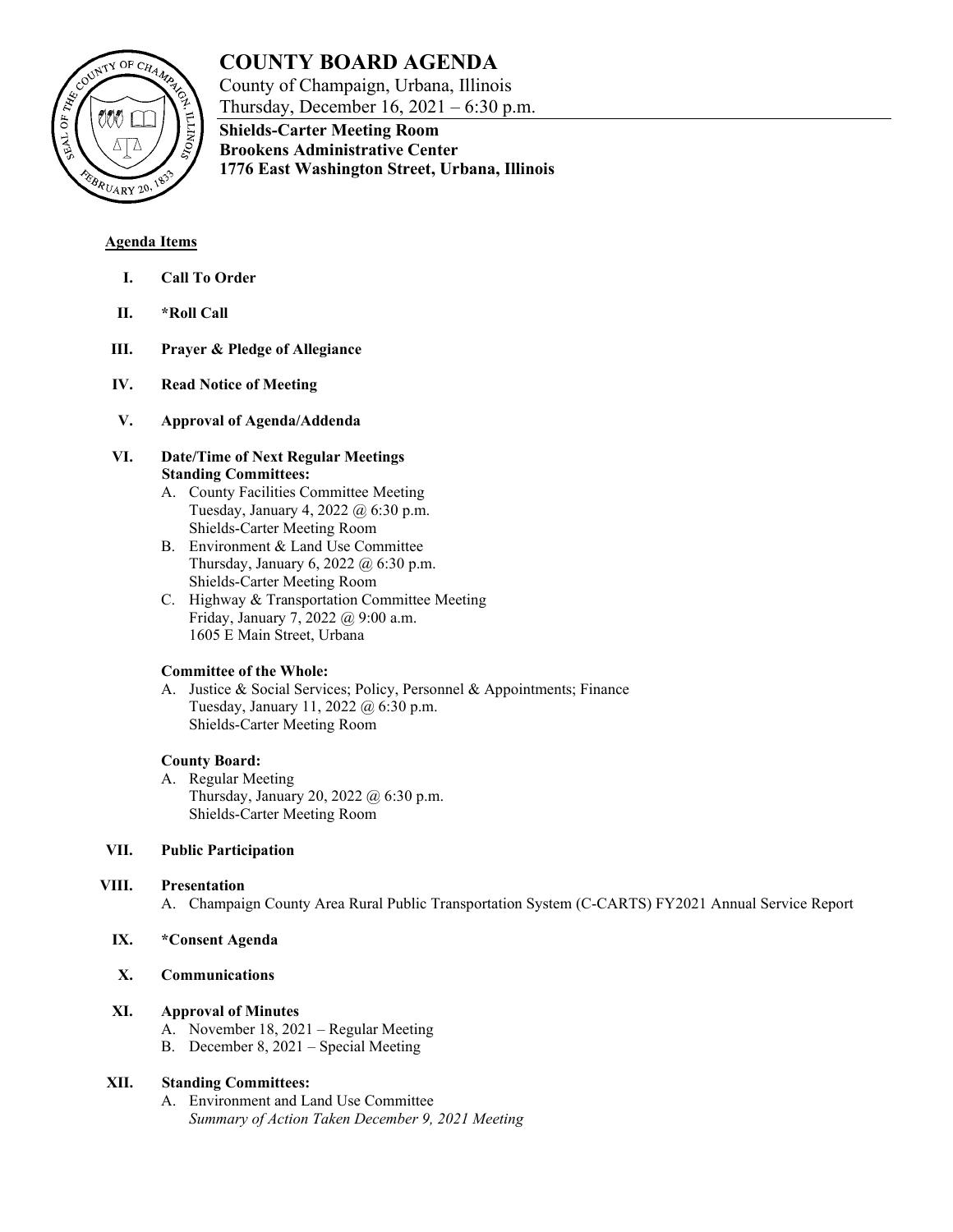#### **XIII. Areas of Responsibility**

*Summary of Action Taken December 8, 2021 at Committee of Whole Meeting (Justice & Social Services; Finance; Policy, Personnel, & Appointments)*

#### **XIV. New Business**

A. Adoption of Resolution No. 2021-368 honoring retiring County employees

- B. Adoption of Resolution No. 2021-369 honoring County employees for milestone years of service
- C. Adoption of Resolution No. 2021-370 awarding of contracts for aggregate materials for the 2022 maintenance of various road districts in Champaign County
- D. Adoption of Resolution No. 2021-371 awarding of contracts for bridge rehabilitation section #19-00075-00-BR
- E. Adoption of Resolution No. 2021-372 awarding of contracts for road construction section #20-00455-00-RS
- F. Adoption of Resolution No. 2021-373 authorizing payment of claims
- G. Adoption of Resolution No. 2021-374 authorizing purchases not following purchasing policy

#### **XV. Discussion/Information Only**

- A. Update from ARPA Project Manager Kathy Larson
- B. Auditor's update on the 2020 Audit timetable

#### **XVI. Other Business**

A. Approval of Closed Session Minutes 1. November 18, 2021

B. Closed session pursuant to 5ILCS 120/2(c)5 to discuss the purchase or lease of real property for the use of the public body

#### **XVII. Adjourn**

\*Roll call

\*\*Roll call and 15 votes

\*\*\*Roll call and 17 votes

\*\*\*\*Roll call and 12 votes

Except as otherwise stated, approval requires the vote of a majority of those County Board members present.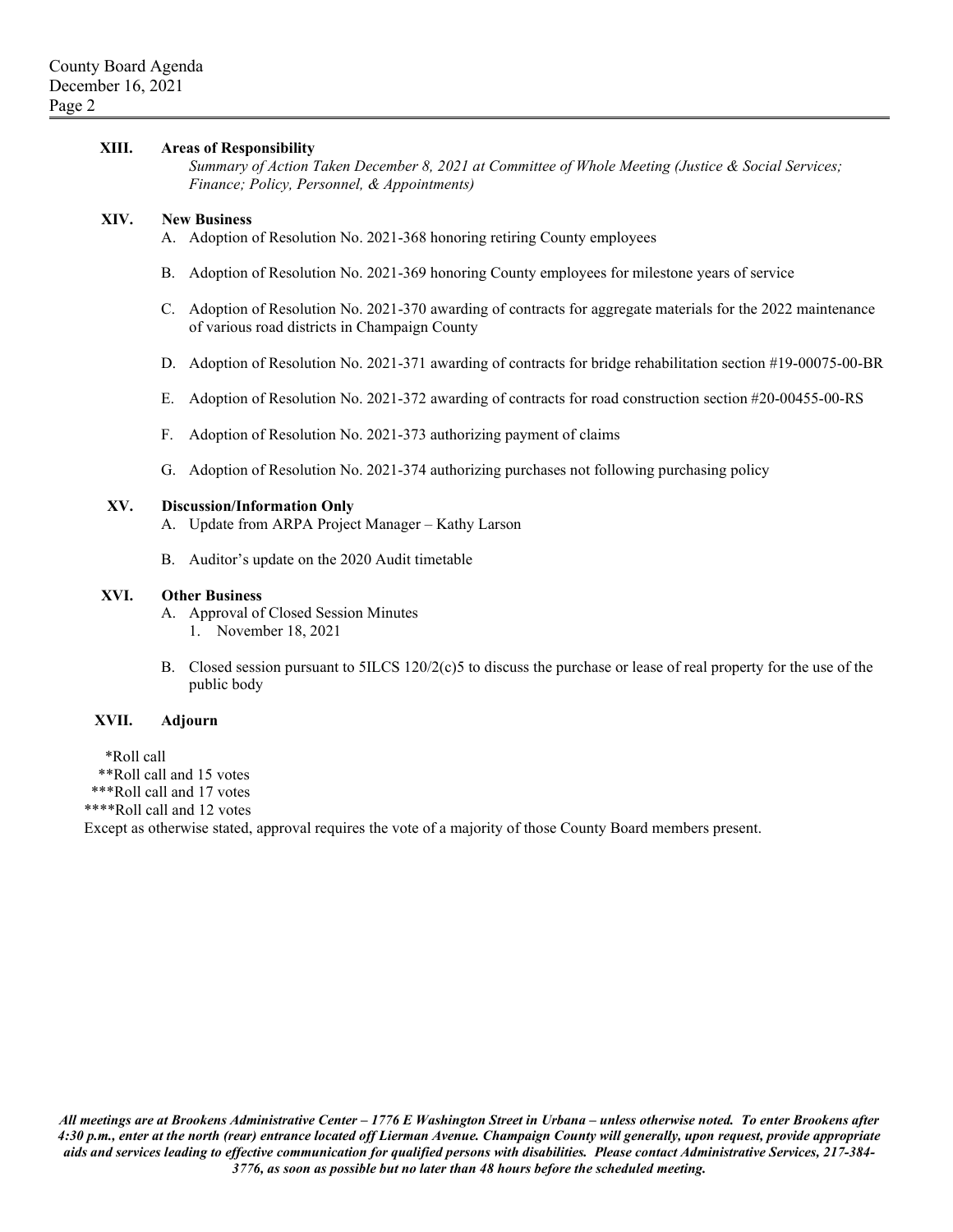# **COUNTY BOARD CONSENT AGENDA**

County of Champaign, Urbana, Illinois

Thursday, December 16, 2021 - 6:30 p.m.



## **Consent Agenda Items**

## **A. Policy, Personnel & Appointments**

- 1. Adoption of Resolution No. 2021-354 appointing James Nonman to the Clements Cemetery Association, unexpired term ending 6/30/2023
- 2. Adoption of Resolution No. 2021-355 appointing David Bright to the Nelson-Moore-Fairfield Drainage District, unexpired term ending 8/31/2022
- 3. Adoption of Resolution No. 2021-356 appointing Lucas Rogers to the Nelson-Moore-Fairfield Drainage District, unexpired term ending 8/31/2023

## **B. Finance**

- 1. \*\*Adoption of Resolution No. 2021-357 approving Budget Amendment 21-00060 Fund 091 Animal Control / Dept 247 Animal Warden Services Fund 091 Animal Control / Dept 047 Animal Control Admin Increased Appropriations: \$23,144 Increased Revenue: \$22,325 Reason: Additional costs incurred in FY2021 (Facility security, vehicle damages and repairs, ballistic vests). Additional revenues are also reflected. See memo for more detailed information.
- 2. \*\*Adoption of Resolution No. 2021-358 Budget Amendment 21-00061 Fund 080 General Corporate / Dept 026 County Treasurer Increased Appropriations: \$1,050 Increased Revenue: \$0 Reason: Required payout of benefits to previous employee totaling \$827. Current employee maxed out in comp time and required payment of OT.
- 3. \*\*Adoption of Resolution No. 2021-359 Budget Amendment 21-00063 Fund 080 General Corporate / Dept 030 Circuit Clerk Increased Appropriations: \$538 Increased Revenue: \$0 Reason: Received AOIC Grant of \$8,000 for 2022 Expungement & Sealing Event. Need to spend \$538 of that for radio ads in 2021. The Circuit Clerk budget does not have the surplus spending authority to absorb this cost. Requesting authority to spend that \$538 now; we commit to no spending the allocated \$538 for this cost on something in 2022.
- 4. \*\*Adoption of Resolution No. 2021-360 Budget Transfer 21-00004 Fund 630 Cir Clk Operation & Admin / Dept 030 Circuit Clerk Amount: \$68,000 Reason: Transfer personnel savings from elimination of financial manager position to nonpersonnel line in order to lock in 2021 costs prior 1/1/2022 price increases. There is no general fund budget or expenditure impact in FY2021 or FY2022
- 5. Adoption of Resolution No. 2021-361 authorizing the County Executive to execute a deed of conveyance of the County's interest or the cancellation of the appropriate certificate of purchase, permanent parcel 14-03-01-459-010
- 6. Adoption of Resolution No. 2021-362 authorizing the cancellation of the appropriate certificate of purchase, permanent parcel 15-025-0423
- 7. Adoption of Resolution No. 2021-363 authorizing the County Executive to assign mobile home tax sale certificate of purchase, permanent parcel number 04-006-0008

Shields-Carter Meeting Room Brookens Administrative Center 1776 E. Washington Street, Urbana, IL 61802